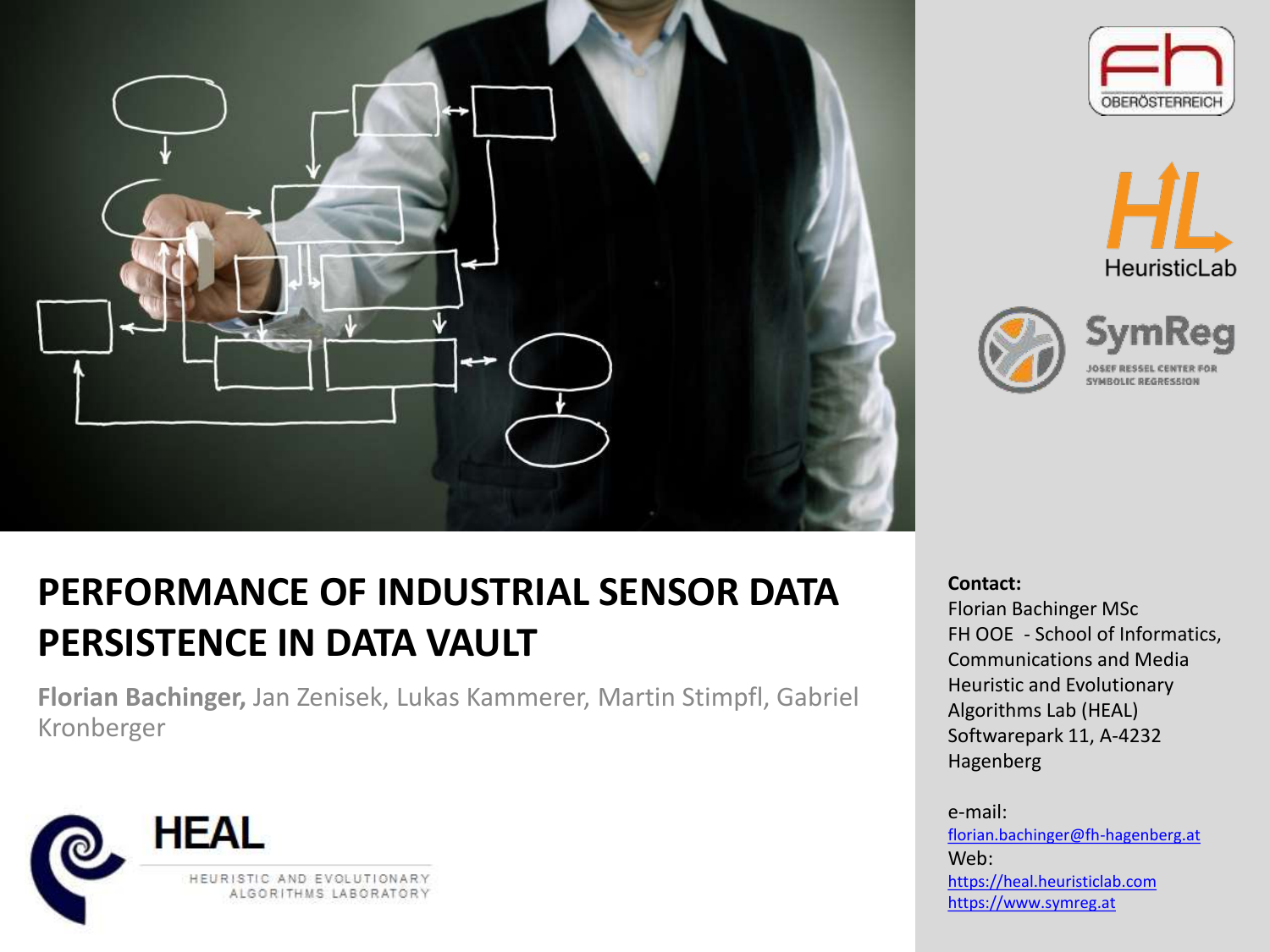

## **Motivation**



#### **Storing industrial sensor data** G

- Generic storage model
- Performant read and write access
- Compression of data
- Versioning and audit information

### **As basis for reporting and machine learning applications**

• Easy and fast transformation of stored data

#### **Analysis of scalability for long term deployment and production use**G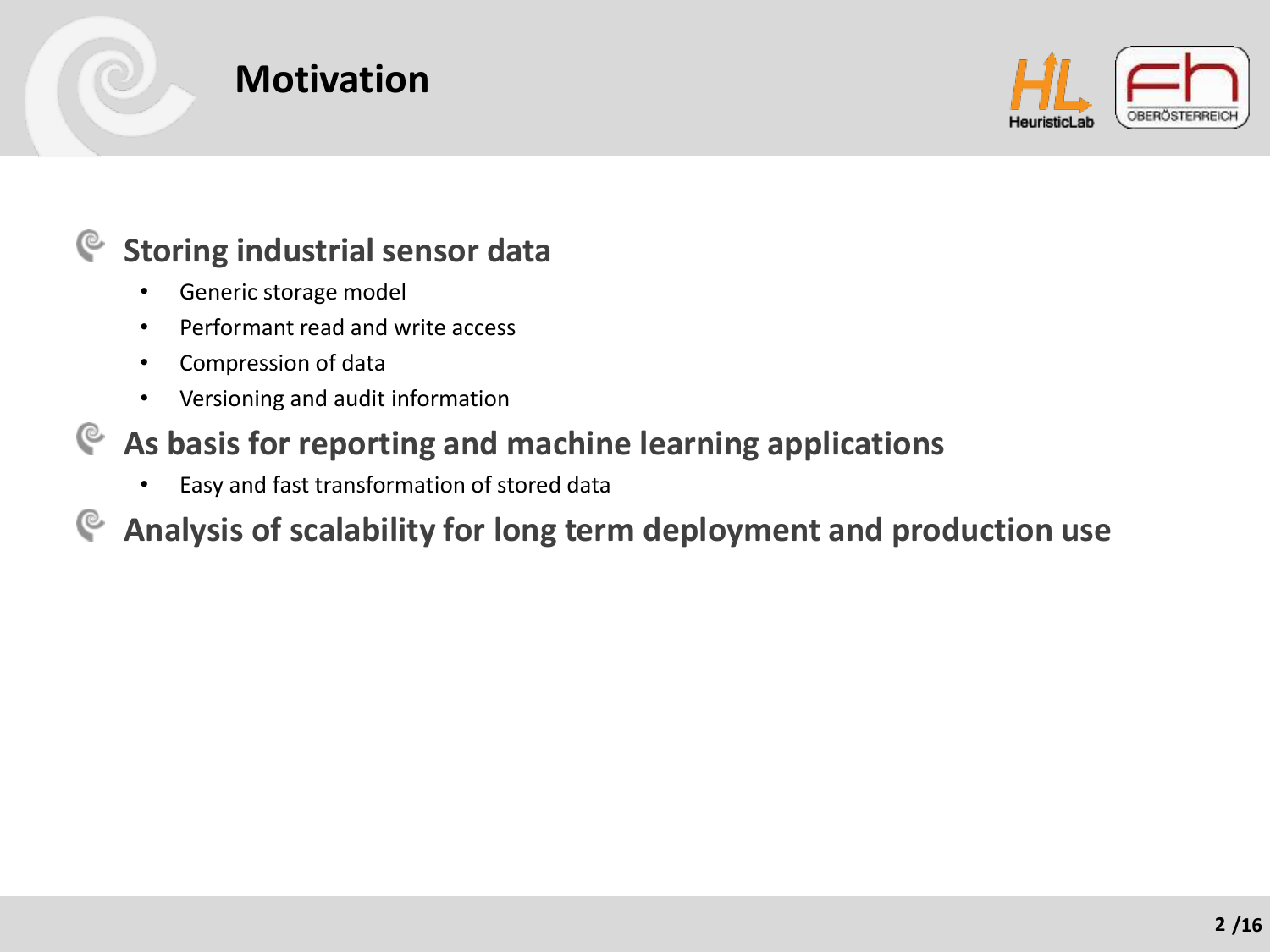### **Scenario description**





- **Production machine records high frequency sensor data**
- **Manual preprocessing of data through domain expert (data analyst)**
- **Versioned, audited storage of sensor data in DWH**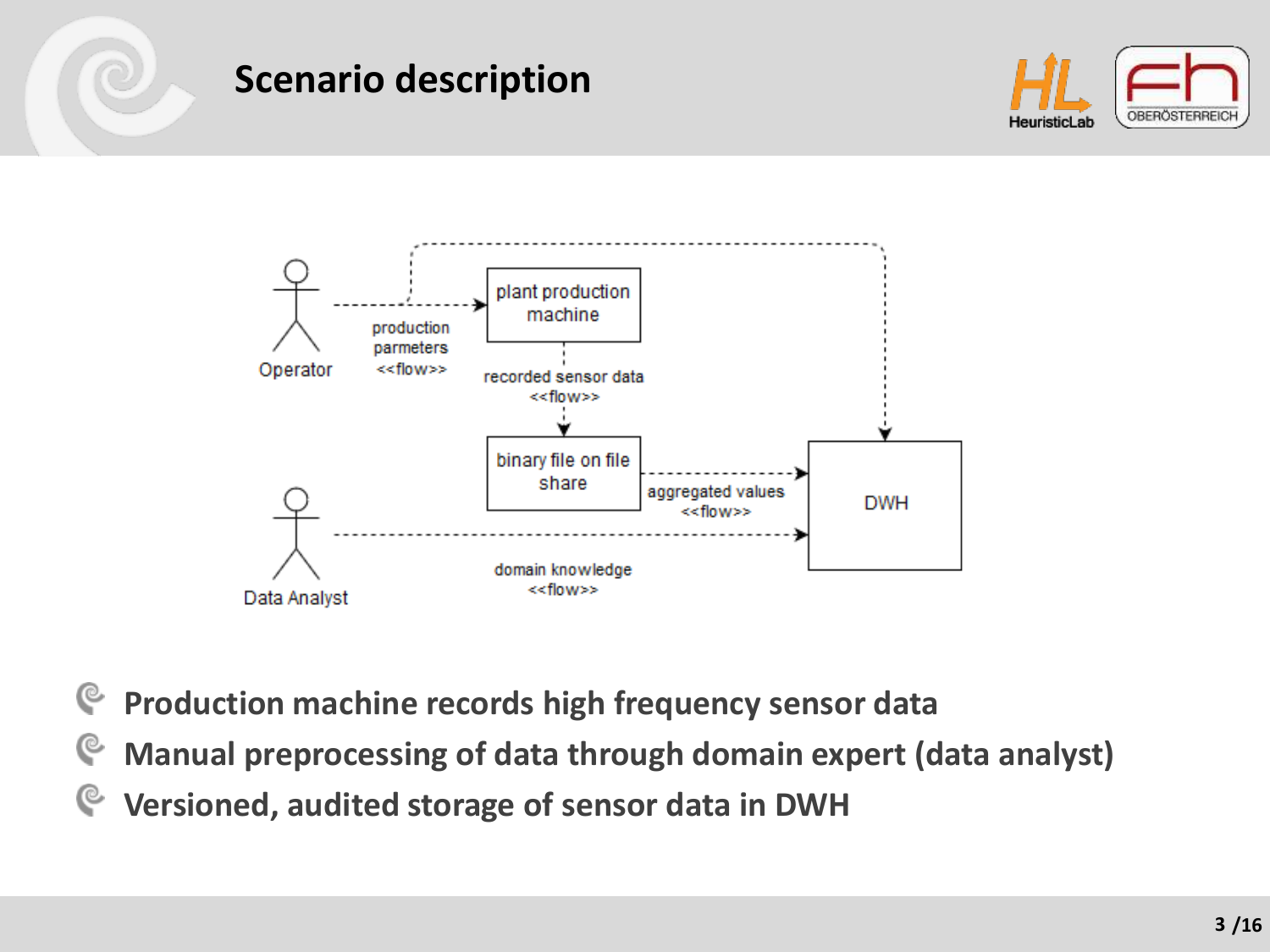## **Data warehousing**



# **DWH modeling**

"A data warehouse is a **subjectoriented**, **integrated**, nonvolatile, and **time-variant collection of data** … ." [1]

## **Data Vault modeling approach**

Indicators according to Hultgren [2]:

- C Integration of multiple heterogeneous data sources
- G Accurate and complete time-slice history
- **E** Frequent addition of new sources or change of existing ones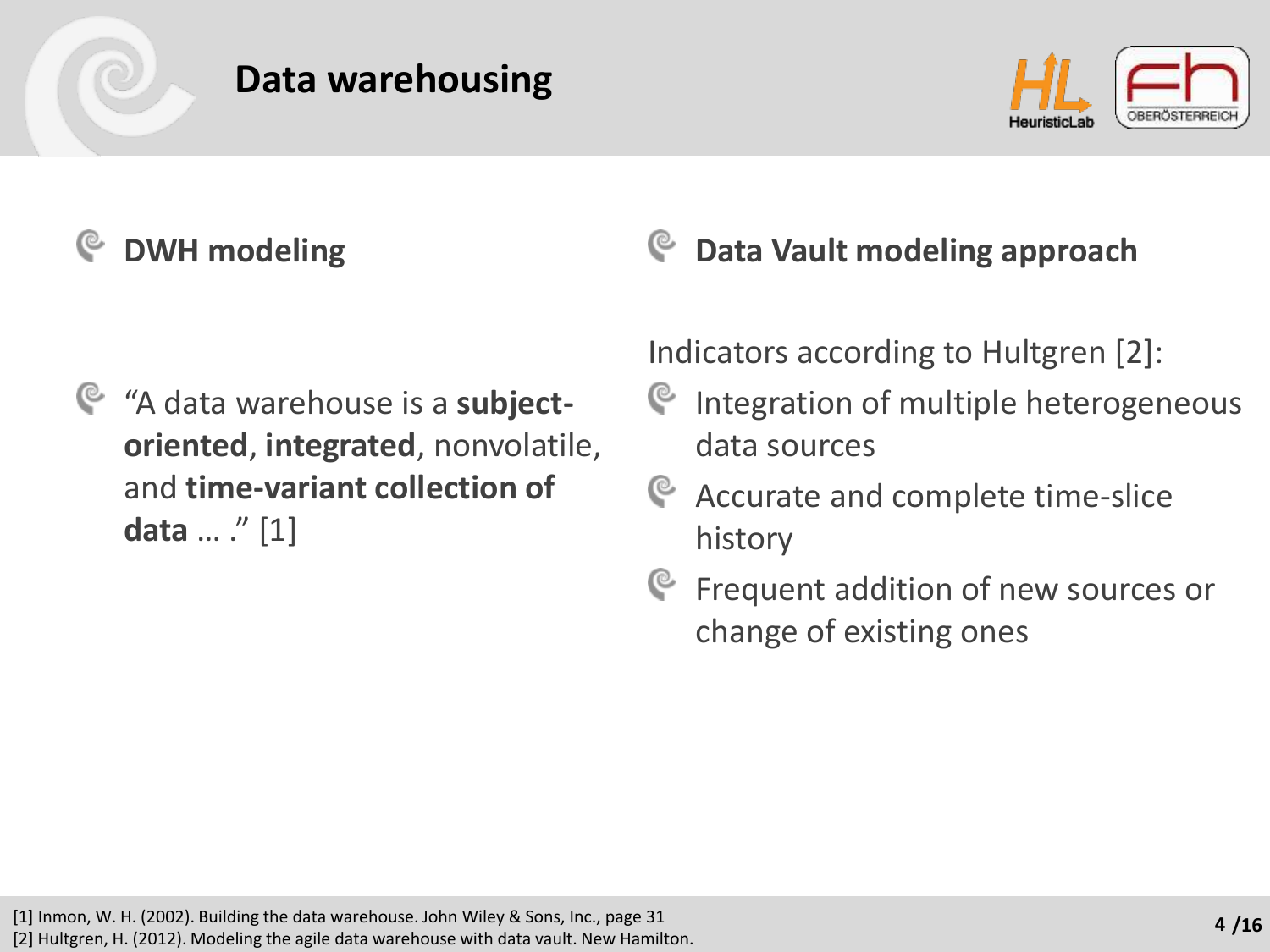

### **Data Vault - Overview**



#### **DWH modeling approach** G

#### **Compliant with RDBMS restrictions** G

Three different RDBMS table types: **Hubs, Links, Satellites**

#### **Audit information** C

- Record source
- Loaded by
- Load date
- Edited By

#### **Hashed business keys** G

- Improved performance (compared to variable string length)
- Easier parallel import (compared to identity insert)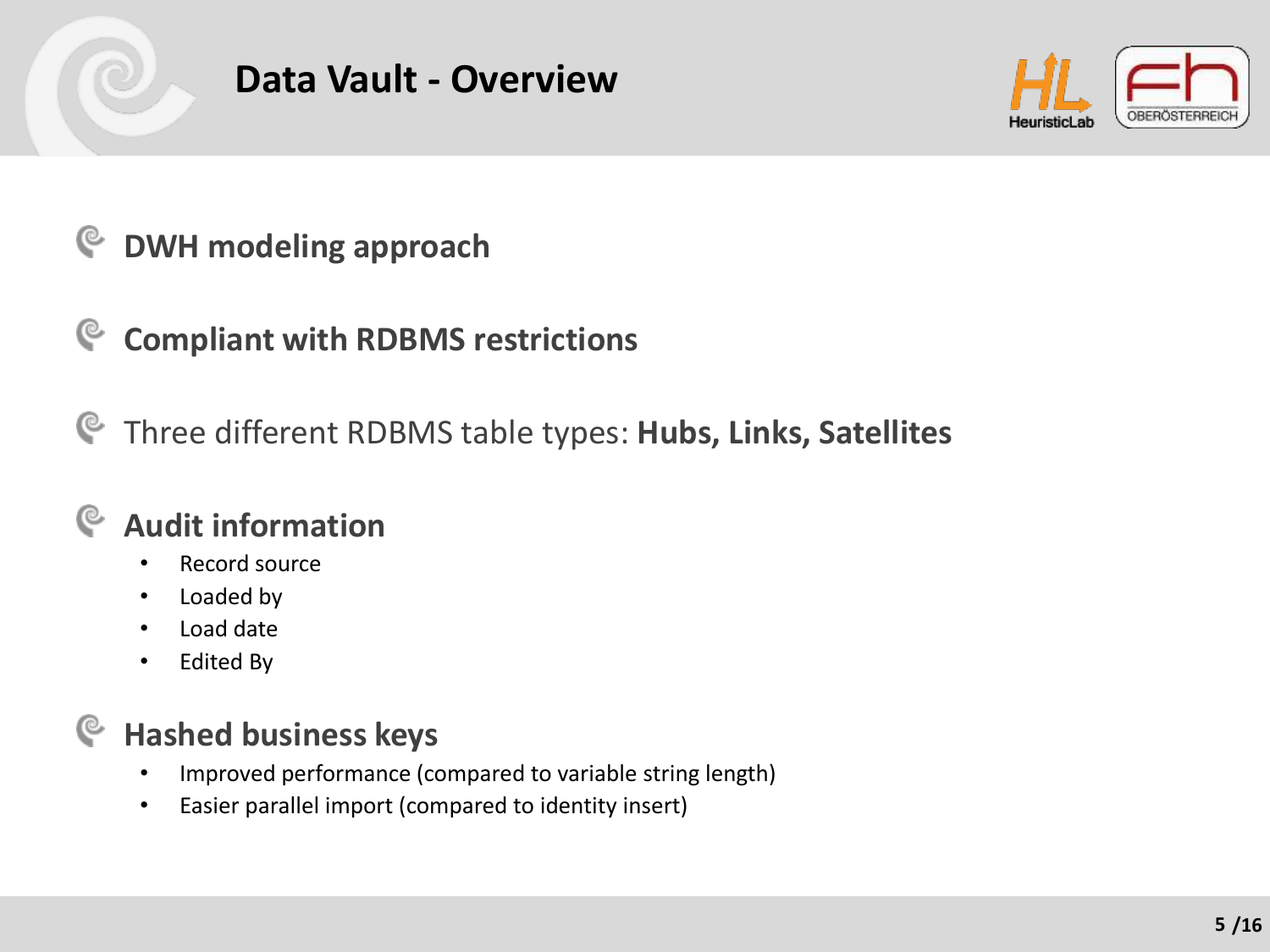

**Data Vault – Hub –** modeling business concepts





**One logical business concept**

**Stores only the business key for unique identification**

 $\mathbf{e}$ **Only first occurrence of the key creates an entry**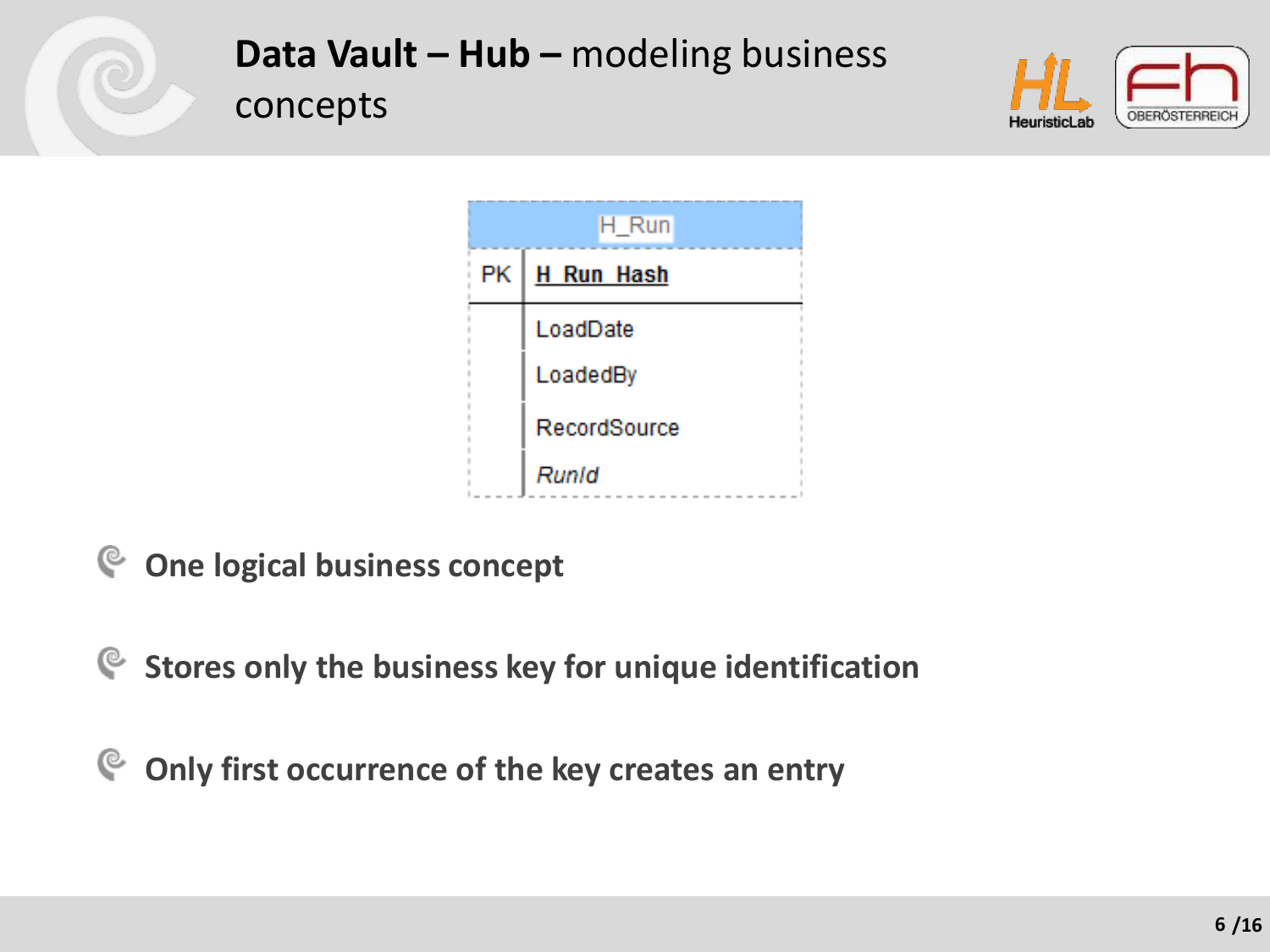

**Logical connection between to business concept instances** G

Every connection is of possible **n:m cardinality**

G No longer valid connections are represented by a defined **EndDate**

**Primary key is a hash of all Foreign Key values**্ত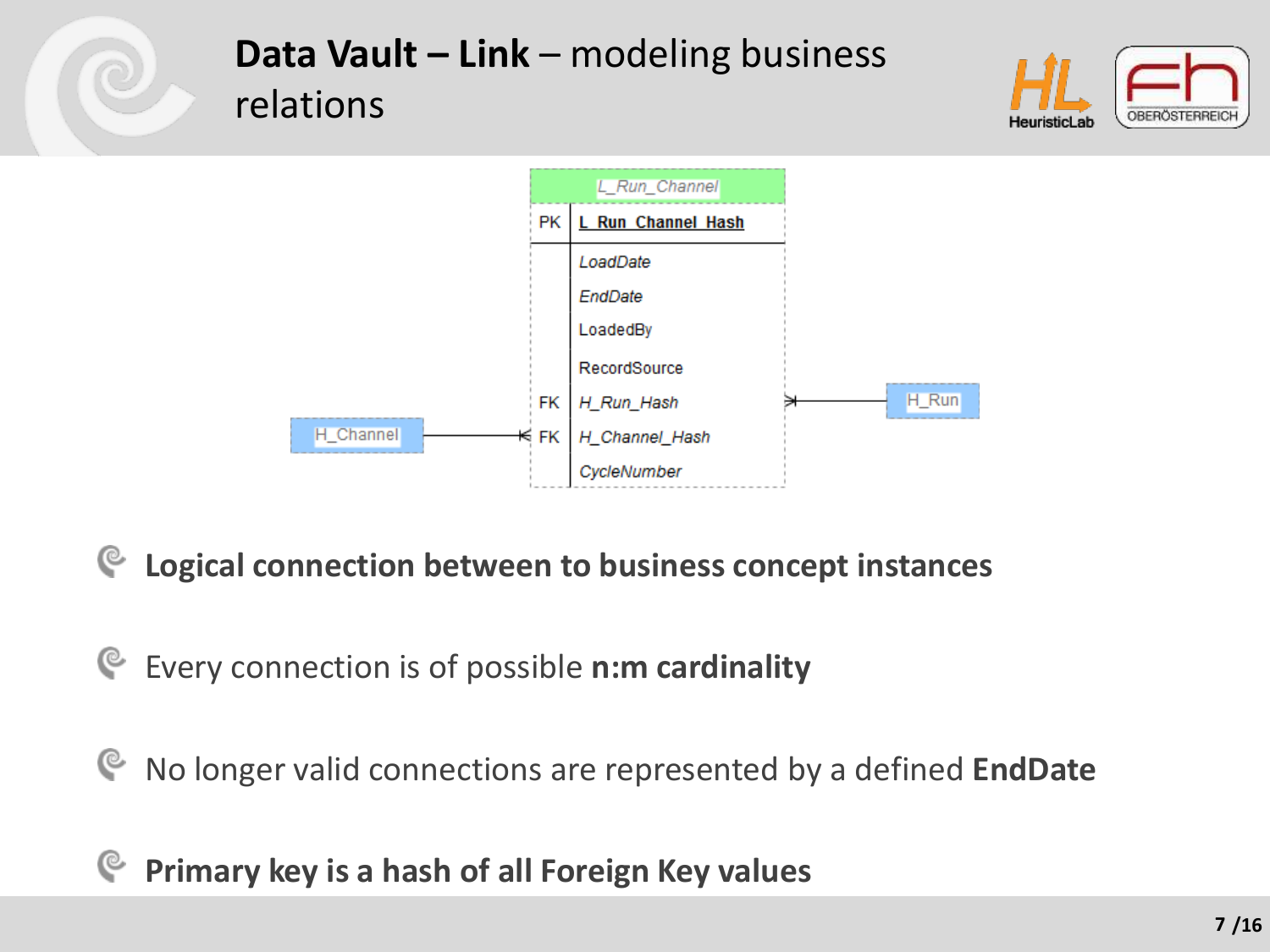

- **Satellite can be connected to a Link or Hub**
- G **LoadDate is part of the unique constraint to allow time slices**
- Adding new data attributes to a business entity **by adding a new satellite**
- Separation of Satellites by following indicator encouraged[1]:
	- C **Subject area / data context Source system**
	- C C **Type of dataRate of change**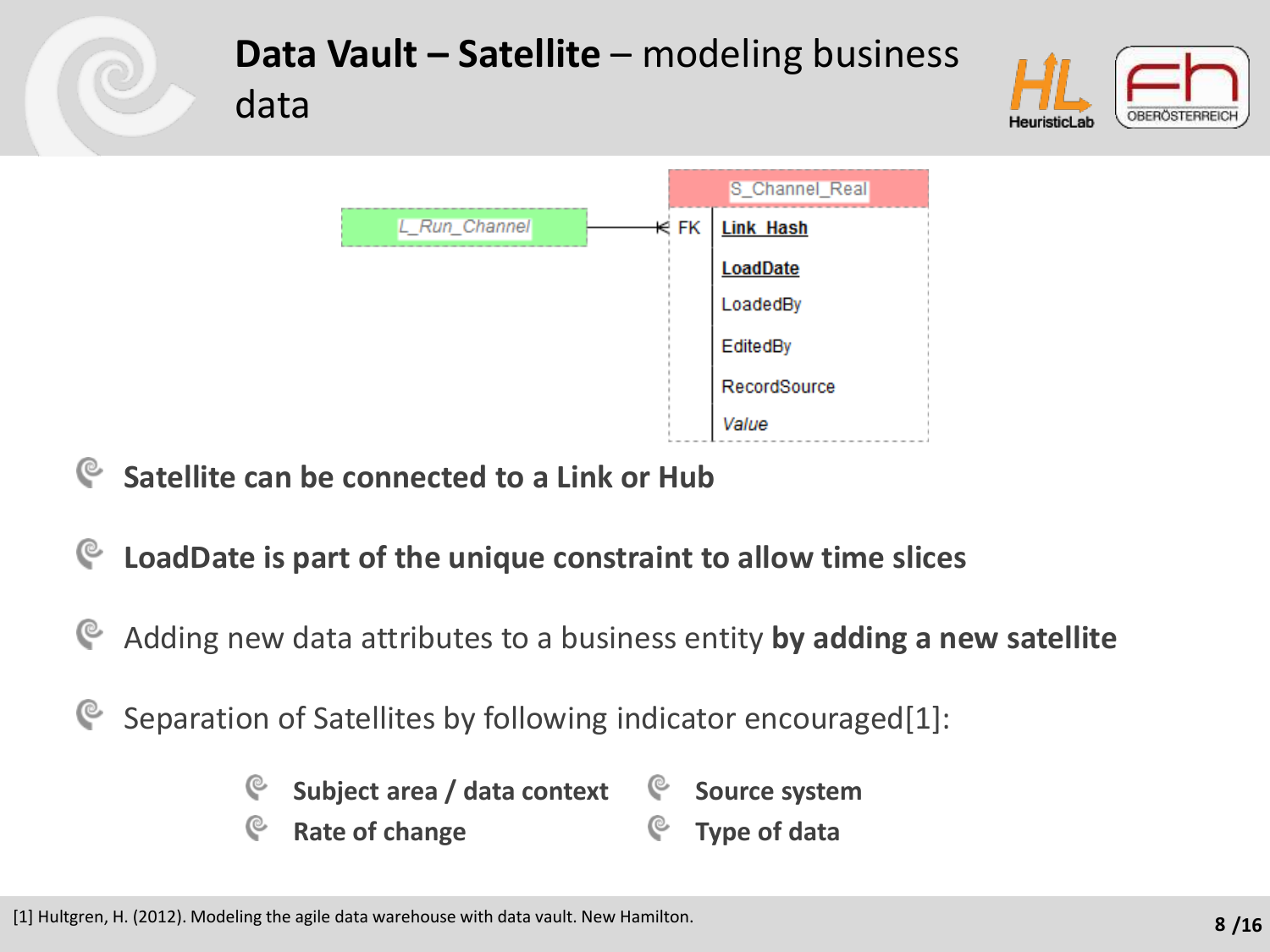### **Devised sensor storage model**



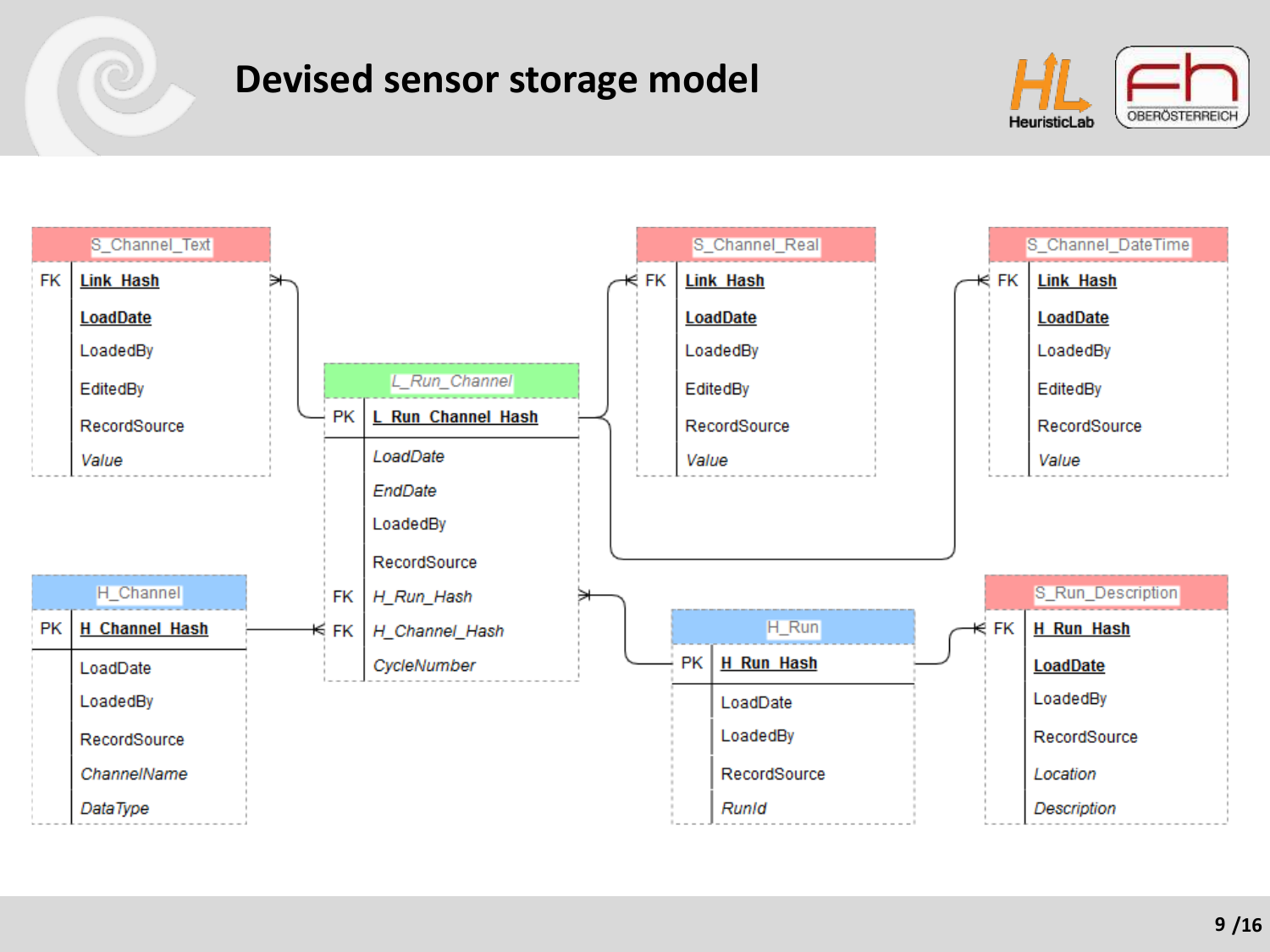

## **Performance benefits of clustered columnar store index**



### **Columnar storage**

| C6    |
|-------|
| Value |
|       |
|       |
|       |
|       |
|       |
|       |

#### **Row storage**Ç

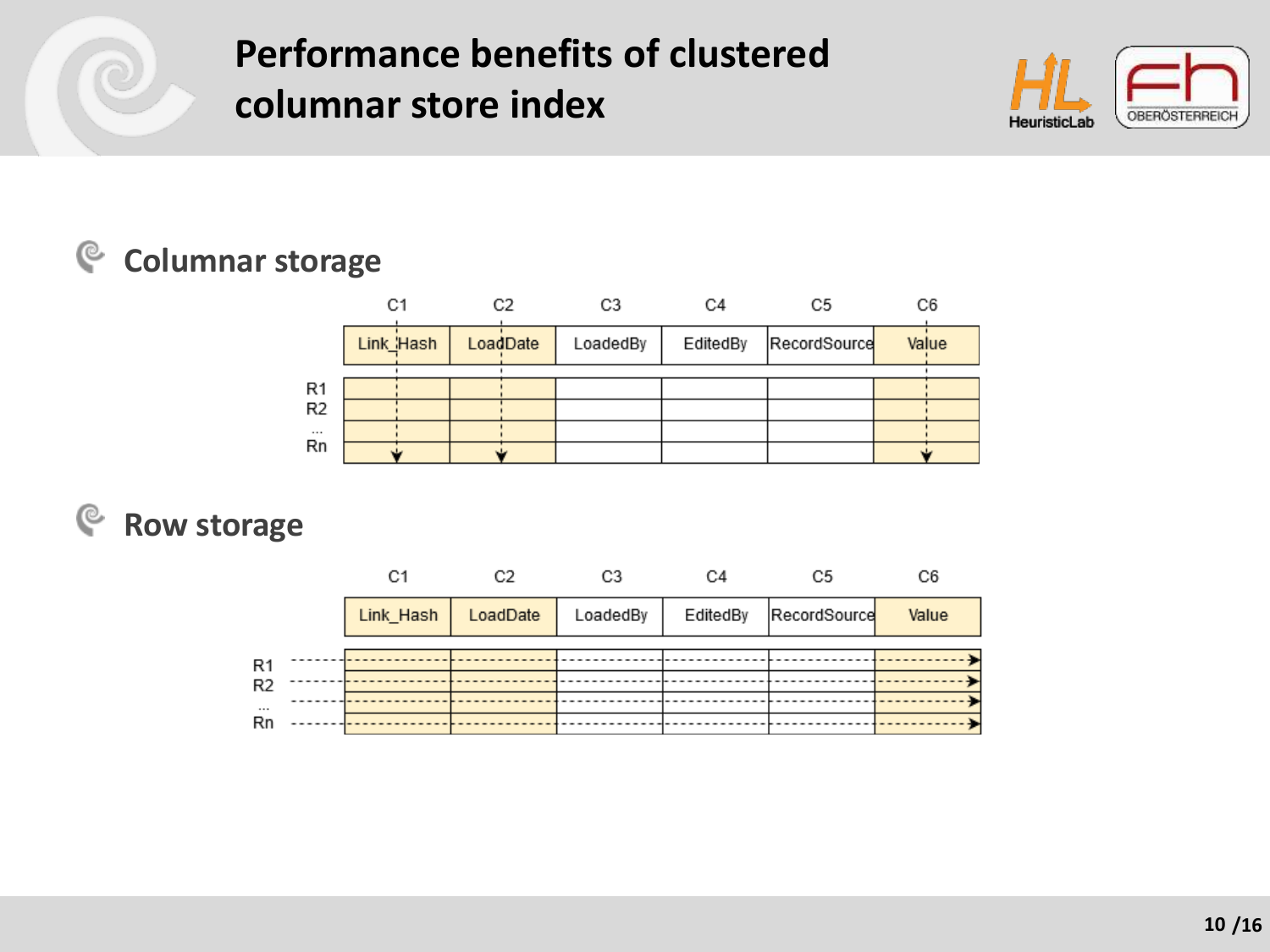### **How to transform to usual format**





#### **Transpose generic channel oriented storage into usual format**

| RunNr     | CycleNumber   Sensor1   Sensor2   Sensor3   Sensor4 |                                                |  |
|-----------|-----------------------------------------------------|------------------------------------------------|--|
| RunNr 123 |                                                     | 54,6268845 0,12314744 0,48683135 0,99353153    |  |
| RunNr 123 | $\overline{2}$                                      | 57,3680382 0,11766822 0,48689716 0,99393608    |  |
| RunNr 123 | $\overline{3}$                                      | 59,2105484  0,11411818  0,48687127  0,99374263 |  |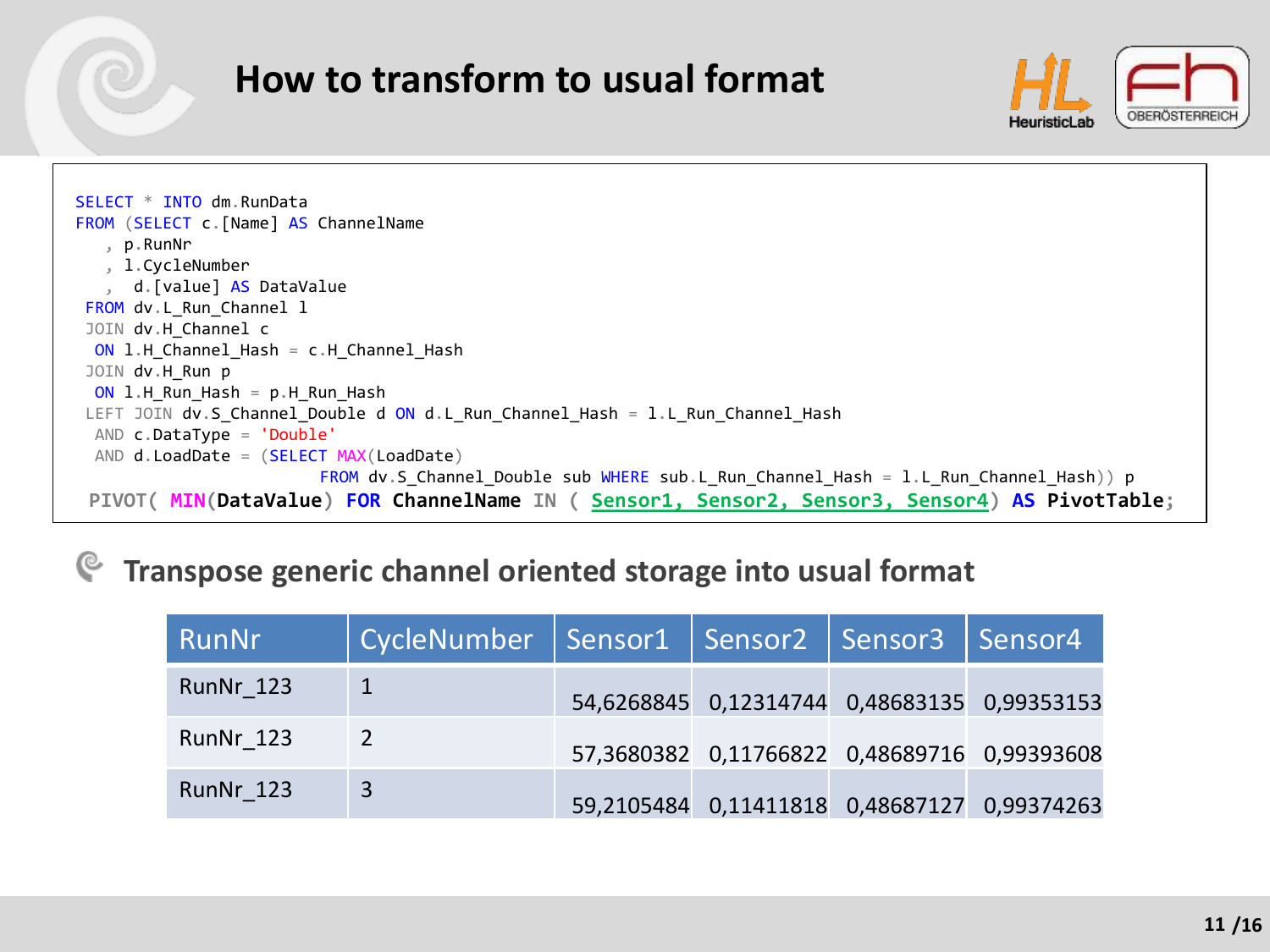

## **ETL Timings**



Number of generated runs

 $\blacksquare$  (a) ETL duration of a single run  $\blacksquare$  (c) Tranformation of a single run

**/16 12**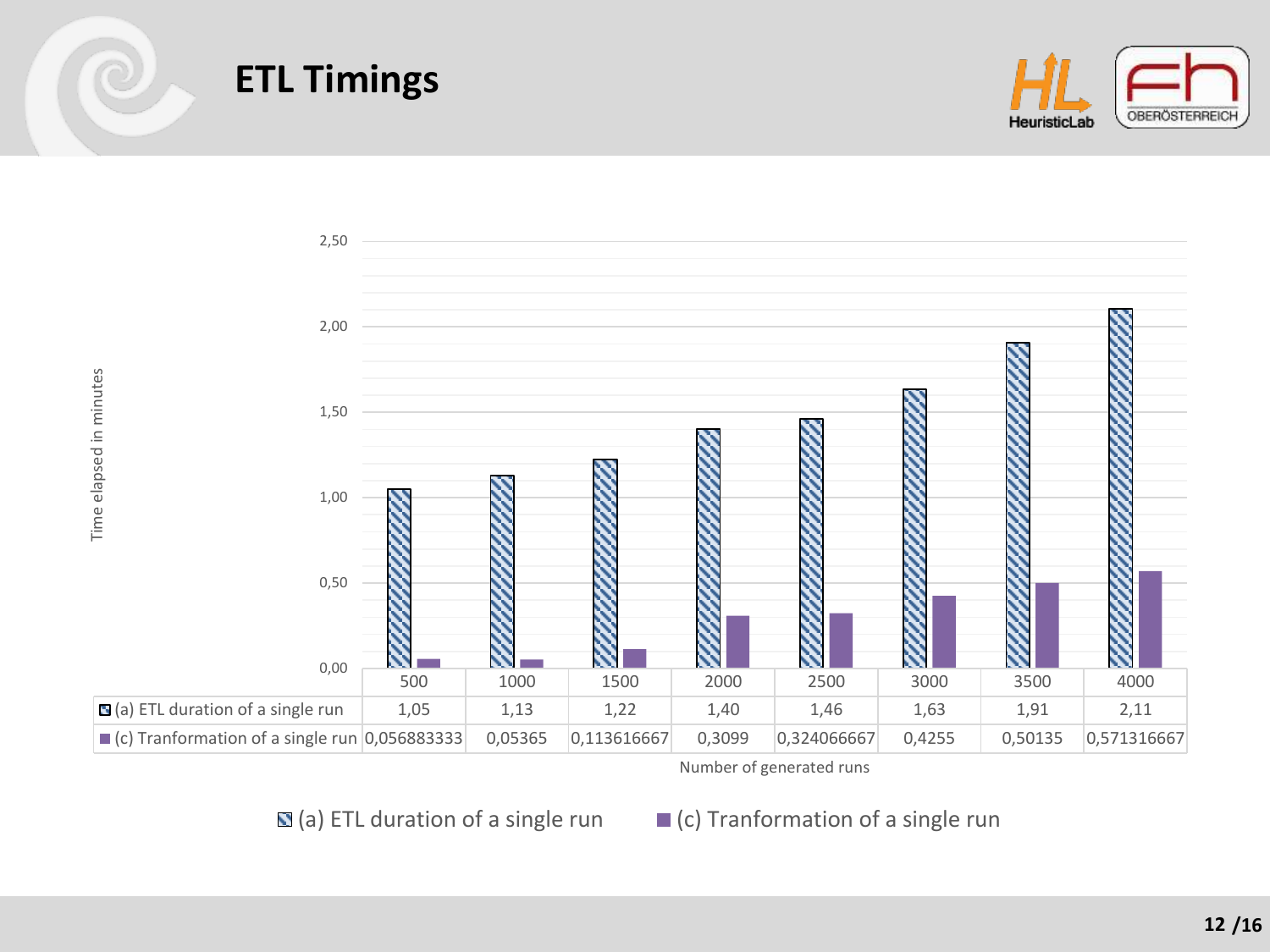## **SQL Operation Timings**





Number of generated runs

 $\mathbf{N}(b)$  Rebuild all indices  $\blacksquare$  (d) Data mart transformation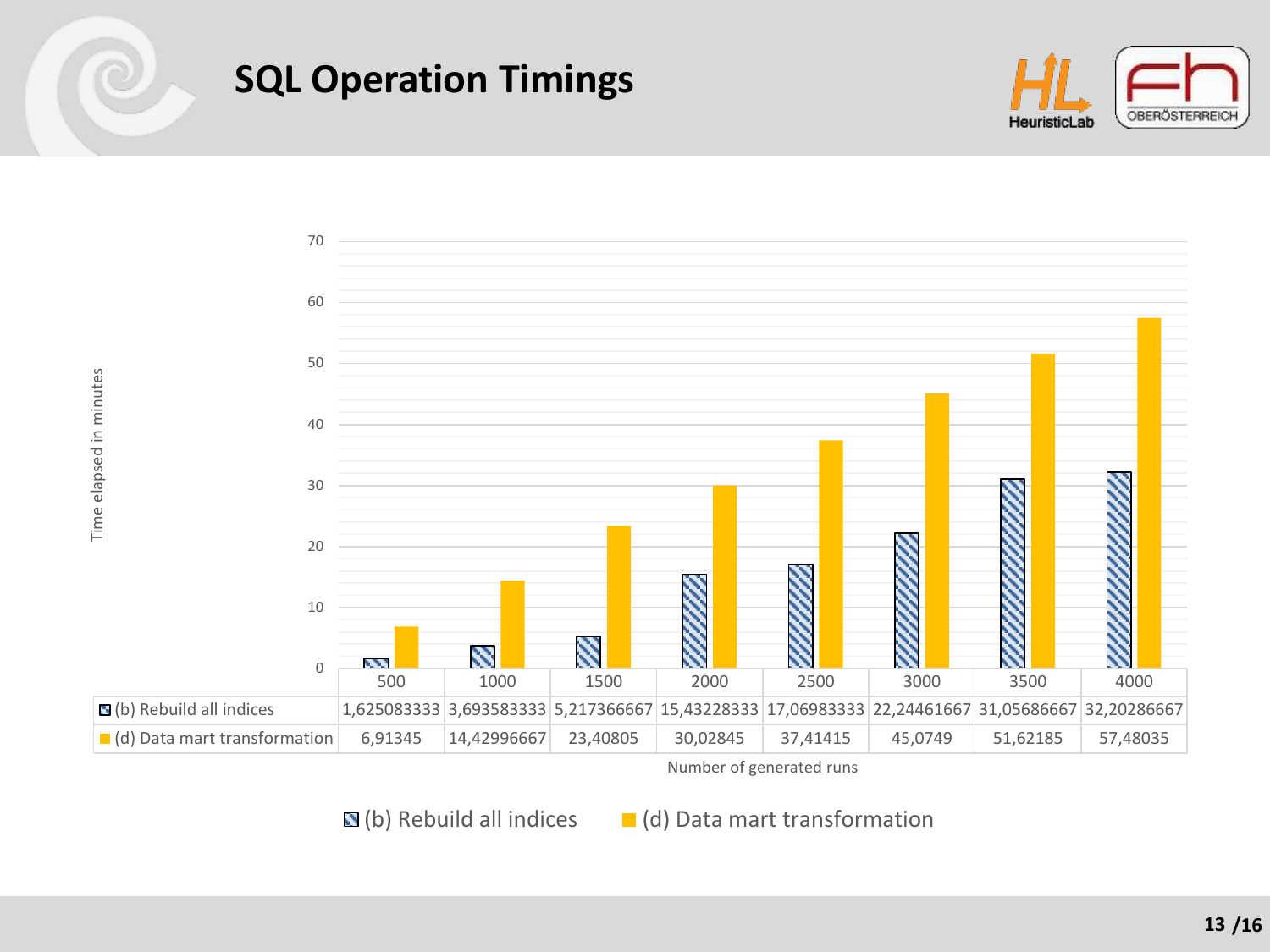

Size of one run in MB

Size of one run in MB

### **Required storage space**





Number of generated runs

**/16**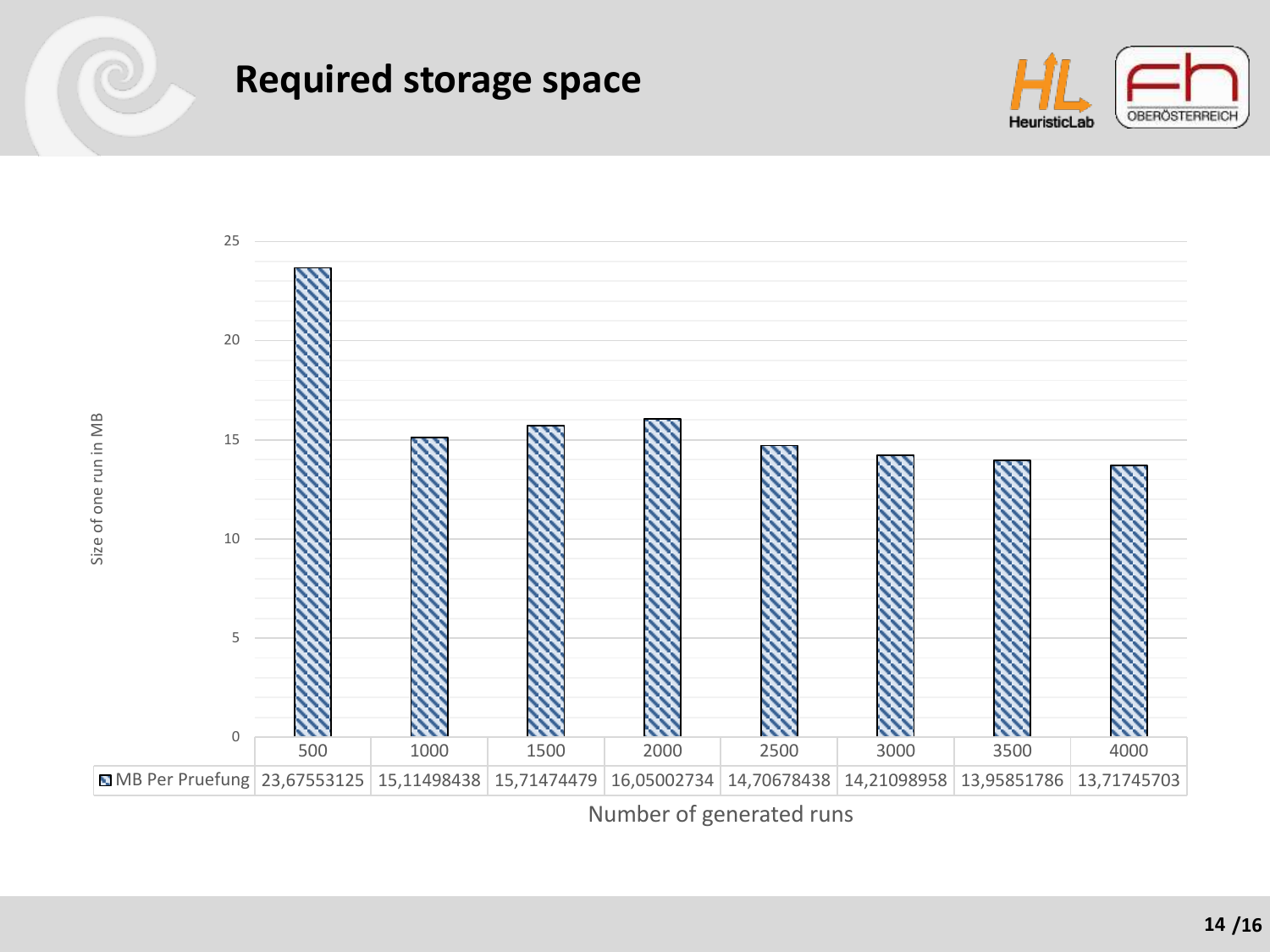



#### $\mathbb{C}$ **Propose a DWH model to store industrial sensor data**

- Modeled in Data Vault
- Still highly performant on off the shelf hardware for 355.200.000 sensor values

### **… where versioning and audit information is required**

#### **… where the transformed data is read frequently**G